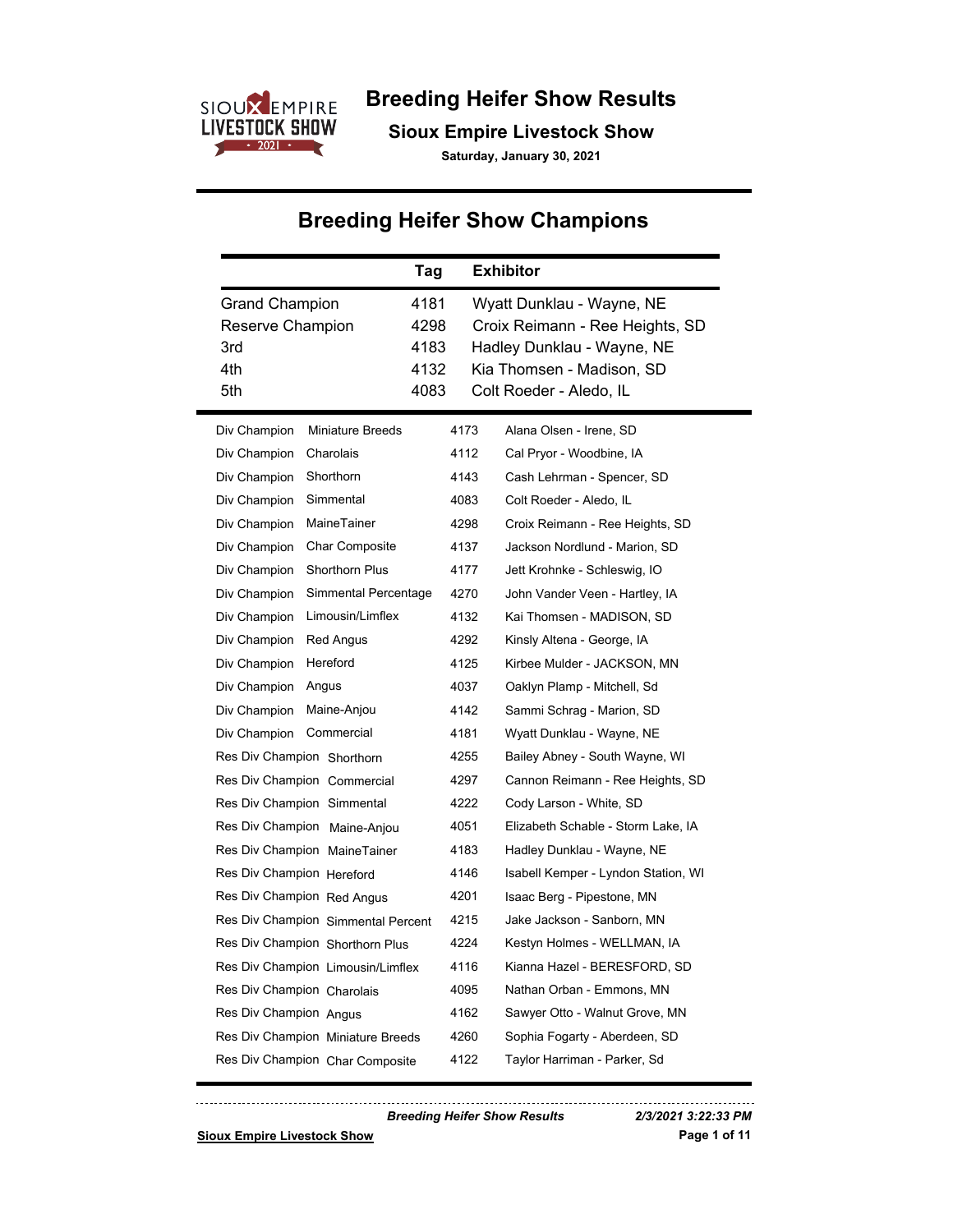## **Class: 01 - Angus**

| <b>Place Ear Tag</b> |      | <b>Exhibitor</b>                 |
|----------------------|------|----------------------------------|
|                      | 4138 | Sammi Schrag - Marion, SD        |
| 2                    | 4300 | Mya Curran - Chariton, IA        |
| 3                    | 4029 | Meta Tewes - Jackson, MN         |
|                      | 4047 | Brielle Gunsolus - Pemberton, Mn |

## **Class: 02 - Angus**

|    | <b>Place Ear Tag</b> | <b>Exhibitor</b>                   |
|----|----------------------|------------------------------------|
| 1  | 4145                 | Addison Brueggeman - Lake Park, IA |
| 2  | 4230                 | McKenna Cleveringa - Alton, IA     |
| 3  | 4265                 | Austin Foss - Northwood, IA        |
| 4  | 4127                 | Mariah Steenhard - Mason City, IA  |
| 5  | 4124                 | Tess Wibholm - Dows, IA            |
| 6  | 4031                 | Jalen Heintz - Polk City, IA       |
| 7  | 4227                 | Kaylor Cleveringa - Alton, IA      |
| 8  | 4273                 | Emily Coonrod - Hastings, MN       |
| 9  | 4291                 | Tyler Murray - Buffalo Center, IA  |
| 10 | 4192                 | Lainee Forst - mitchell. SD        |
| 11 | 4075                 | Gracyn Koenen - Rock Valley, IA    |
| 12 | 4107                 | Tate Harris - Waverly, IA          |

## **Class: 03 - Angus**

| <b>Place Ear Tag</b> |      | <b>Exhibitor</b>              |
|----------------------|------|-------------------------------|
|                      | 4037 | Oaklyn Plamp - Mitchell, Sd   |
| 2                    | 4036 | Campbell Mogck - Scotland, SD |
| 3                    | 4245 | Hunter Anderson - Algona, IA  |
| 4                    | 4231 | Rylan Ehret - LAKE PARK, IA   |
| 5                    | 4263 | Sam Podzimek - Mitchell, SD   |
| 6                    | 4098 | Rylee Jennings - Mitchell, SD |
| 7                    | 4049 | Bungum Riley - Sargeant, MN   |
| 8                    | 4187 | Jake Ellerbrock - Salem, SD   |
| 9                    | 4021 | Adrianna Krieger - Terril, IA |
| 10                   | 4078 | Ally Kilker - Heron Lake, MN  |

## **Class: 04 - Angus**

| <b>Place Ear Tag</b> |      | <b>Exhibitor</b>                  |
|----------------------|------|-----------------------------------|
|                      | 4162 | Sawyer Otto - Walnut Grove, MN    |
| 2                    | 4059 | Martina Albrecht - Howard, SD     |
| 3                    | 4035 | Campbell Mogck - Scotland, SD     |
| 4                    | 4206 | Kasey Krogh - Sergeant Bluff, Io  |
| 5                    | 4128 | Mariah Steenhard - Mason City, IA |
| 6                    | 4188 | Bailee McCollom - Colo, IA        |
| 7                    | 4010 | Carter Frerk - Pocahontas, IA     |
| 8                    | 4154 | Shelby Lang - Buffalo Lake, MN    |
| 9                    | 4093 | Lainee Forst - mitchell, SD       |
| 10                   | 4194 | Kendall McAreavey - Crooks, SD    |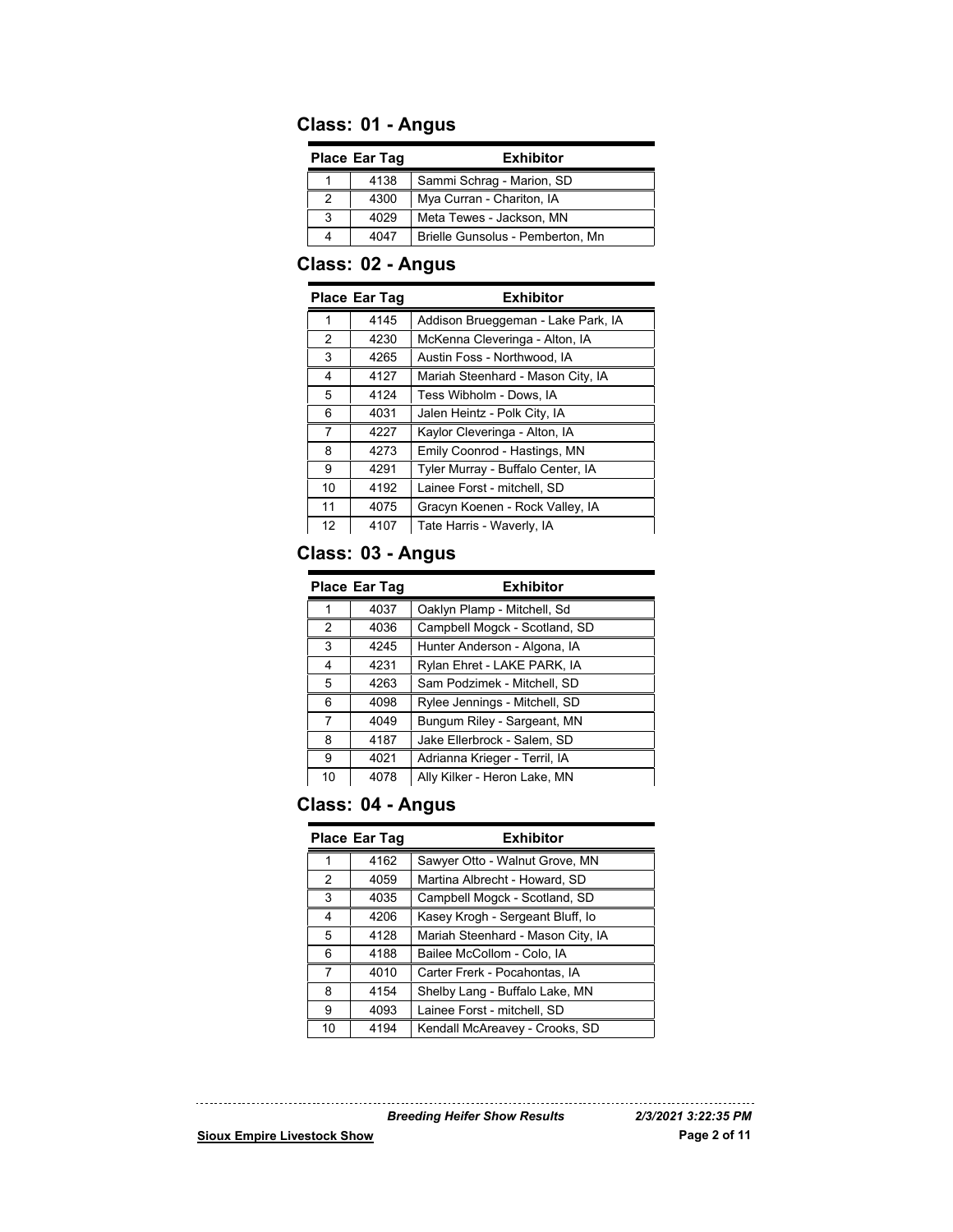## **Class: 05 - Angus**

| <b>Place Ear Tag</b> |      | <b>Exhibitor</b>               |
|----------------------|------|--------------------------------|
|                      | 4175 | Grace Greiman - Garner, IA     |
| $\mathcal{P}$        | 4123 | Tess Wibholm - Dows, IA        |
| 3                    | 4148 | Taylor Ford - Lake Wilson, MN  |
| Δ                    | 4252 | Kyle Dolieslager - Doon, IA    |
| 5                    | 4220 | Jaydee Bremer - Ocheyedan, la  |
| 6                    | 4016 | Tristan Sitzmann - LE MARS, IA |
|                      | 4108 | Avery Harris - Waverly, IA     |

## **Class: 06 - Angus**

|               | <b>Place Ear Tag</b> | <b>Exhibitor</b>                 |
|---------------|----------------------|----------------------------------|
|               |                      |                                  |
|               | 4120                 | Kianna Hazel - BERESFORD, SD     |
| $\mathcal{P}$ | 4244                 | Hunter Anderson - Algona, IA     |
| 3             | 4102                 | Layden Larsen - Lakefield, MN    |
| 4             | 4091                 | Taylor DeRocher - Sioux city, IA |
| 5             | 4228                 | Kaylor Cleveringa - Alton, IA    |
| 6             | 4275                 | Lydia Coonrod - HASTINGS, MN     |
| 7             | 4097                 | Rylee Jennings - Mitchell, SD    |
| 8             | 4076                 | Gracyn Koenen - Rock Valley, IA  |
| 9             | 4153                 | Austin Lang - Buffalo Lake, MN   |
| 10            | 4198                 | Kendall McAreavey - Crooks, SD   |
| 11            | 4048                 | Paige Gunsolus - Pemberton, ST   |

## **Class: 07 - Angus**

| <b>Place Ear Tag</b> |      | <b>Exhibitor</b>             |
|----------------------|------|------------------------------|
|                      | 4274 | Lydia Coonrod - HASTINGS, MN |

## **Class: 08 - Charolais**

| <b>Place Ear Tag</b> |      | <b>Exhibitor</b>             |
|----------------------|------|------------------------------|
|                      | 4140 | Blaine Finster - HARTLEY, IA |
|                      | 4176 | Zoey Hall - Windom, MN       |
| 3                    | 4079 | Ally Kilker - Heron Lake, MN |

## **Class: 09 - Charolais**

| <b>Place Ear Tag</b> | <b>Exhibitor</b>          |
|----------------------|---------------------------|
| 4112                 | Cal Pryor - Woodbine, IA  |
| 4095                 | Nathan Orban - Emmons, MN |

## **Class: 10 - Char Composite**

| Place Ear Tag |      | <b>Exhibitor</b>               |
|---------------|------|--------------------------------|
|               | 4137 | Jackson Nordlund - Marion, SD  |
|               | 4272 | Payton Foster - Rose Creek, MN |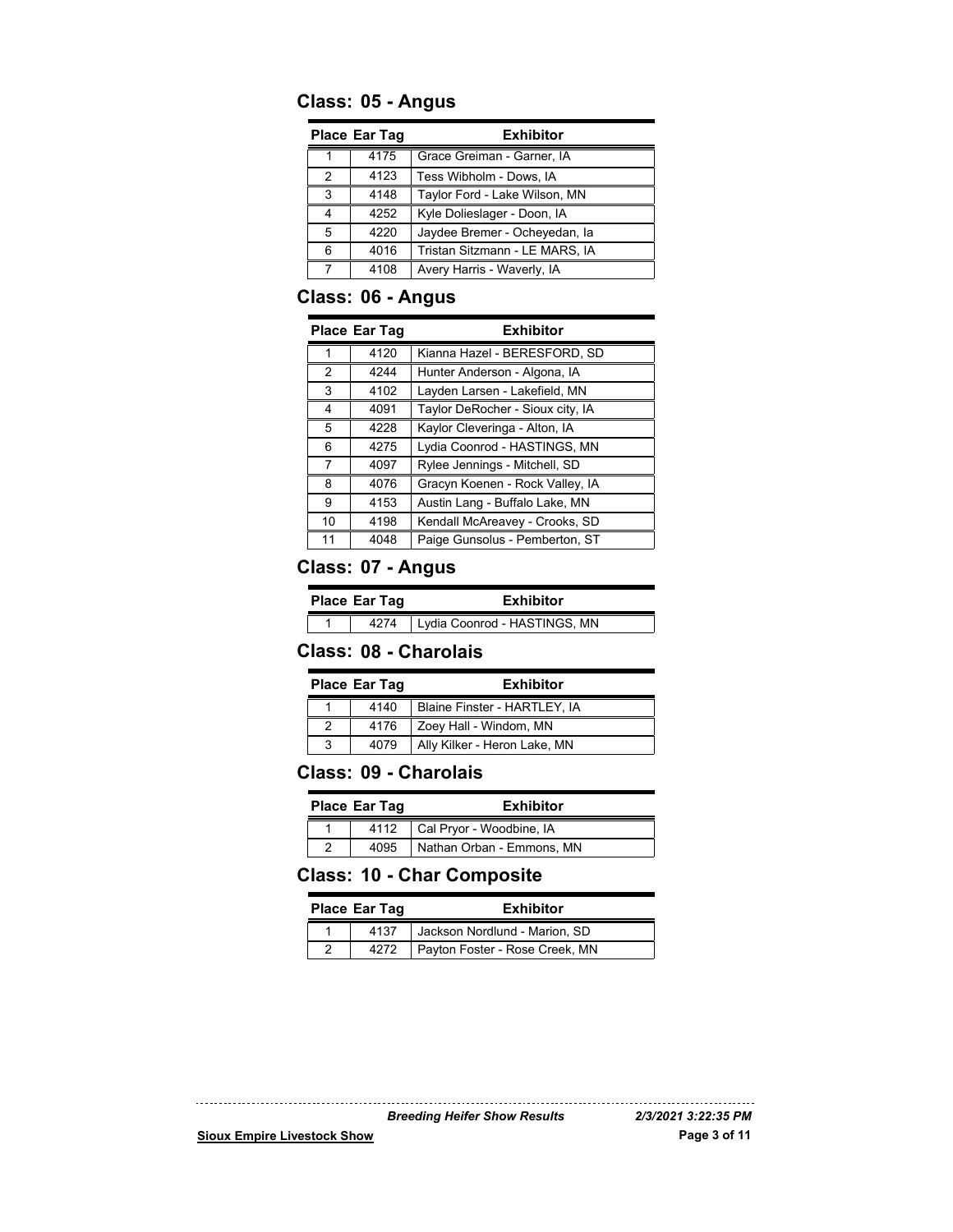### **Class: 11 - Char Composite**

| <b>Place Ear Tag</b> |      | <b>Exhibitor</b>              |
|----------------------|------|-------------------------------|
|                      | 4122 | Taylor Harriman - Parker, Sd  |
| 2                    | 4068 | Emma Noteboom - Burbank, SD   |
| 3                    | 4306 | Bo Pospichal - Chambers, NE   |
|                      | 4165 | Tyenna Muller - Pipestone, MN |
| 5                    | 4184 | Grant Schiphoff - Sibley, la  |

## **Class: 12 - Char Composite**

| <b>Place Ear Tag</b> |      | <b>Exhibitor</b>                  |
|----------------------|------|-----------------------------------|
|                      | 4168 | Jilian Schoenfeld - Lakefield, MN |

#### **Class: 13 - Chi-Influence**

| <b>Place Ear Tag</b> |      | <b>Exhibitor</b>               |
|----------------------|------|--------------------------------|
|                      | 4182 | Braden Smalley - Nevada, IA    |
|                      | 4186 | Jorja Holm - Chandler, MN      |
| 3                    | 4164 | Austin George - Mondovi, WI    |
|                      | 4249 | Kayle Englin - Orange City, IA |

#### **Class: 14 - Chi-Influence**

| <b>Place Ear Tag</b> |      | <b>Exhibitor</b>                  |
|----------------------|------|-----------------------------------|
|                      | 4121 | Talen Hazel - BERESFORD, SD       |
|                      | 4152 | Rylee Folkerts - jasper, mn       |
| 3                    | 4130 | Emma Ahrendsen - Sioux Rapids, IA |
|                      | 4314 | Mady Drake - Comfrey, MN          |

#### **Class: 15 - Chi-Influence**

| <b>Place Ear Tag</b> |      | <b>Exhibitor</b>               |
|----------------------|------|--------------------------------|
|                      | 4027 | Reagan Burmeister - Rowley, IA |

#### **Class: 15A - Chi-Influence**

| Place Ear Tag |      | <b>Exhibitor</b>            |  |
|---------------|------|-----------------------------|--|
|               | 4309 | AJ Pospichal - Chambers, NE |  |

#### **Class: 16 - Hereford**

|               | <b>Place Ear Tag</b> | <b>Exhibitor</b>                 |
|---------------|----------------------|----------------------------------|
|               | 4125                 | Kirbee Mulder - JACKSON, MN      |
| $\mathcal{P}$ | 4004                 | Weston Grace - HUMBOLDT, SD      |
| 3             | 4117                 | Caroline Wagner - HULL, IA       |
|               | 4209                 | Lincoln Kroll - Warner, SD       |
| 5             | 4158                 | Hunter St. Aubin - Pipestone, MN |
| հ             | 4053                 | Kade Sweeter - Worthing, SD      |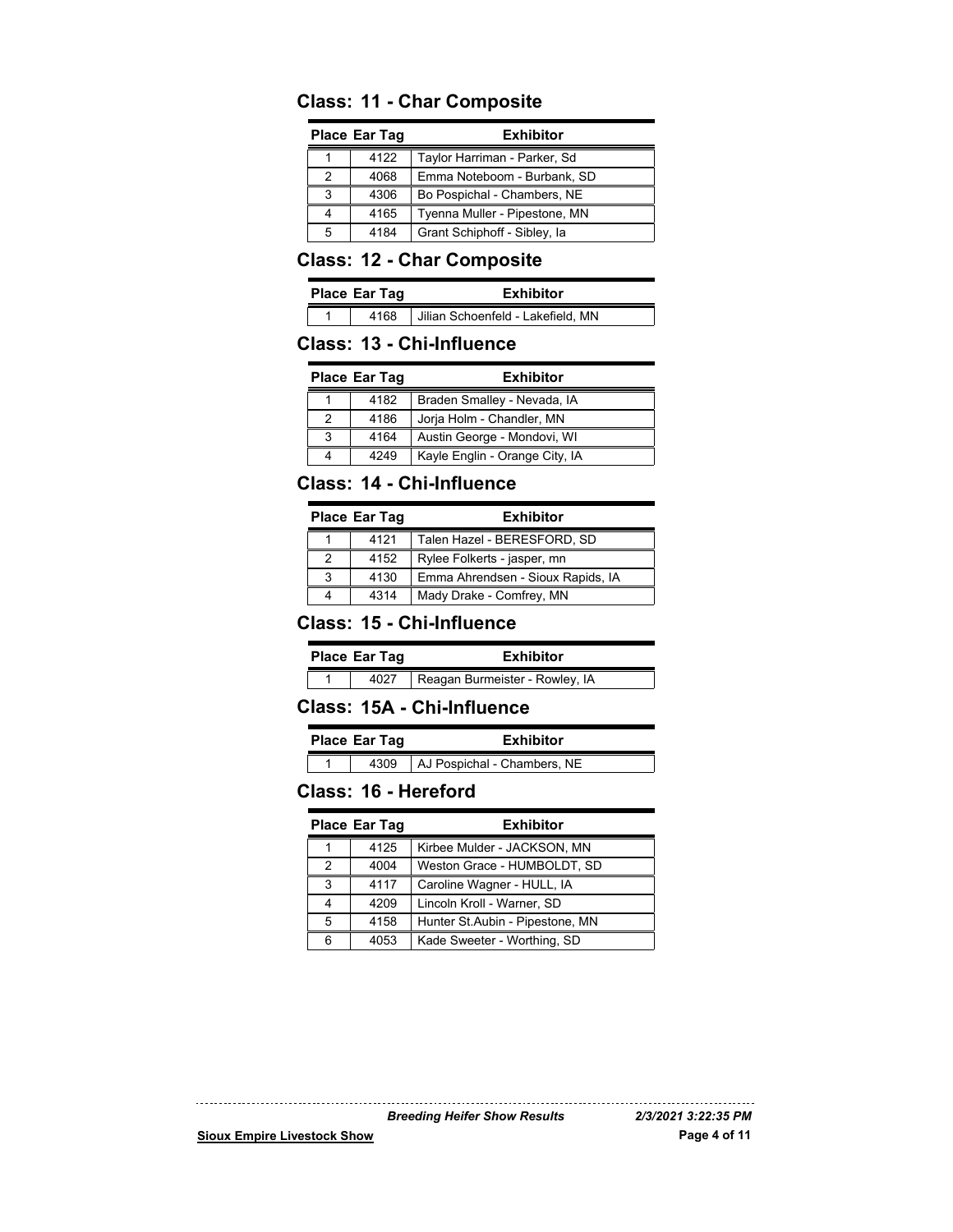## **Class: 17 - Hereford**

| Place Ear Tag |      | <b>Exhibitor</b>                |
|---------------|------|---------------------------------|
|               | 4284 | Devon Moore - Clear Lake, SD    |
| 2             | 4134 | mckenzye gunderson - PARKER, SD |
| 3             | 4086 | Natalie Marshall - Mitchell, SD |
| 4             | 4303 | Tyler Lacek - Canby, MN         |
| 5             | 4251 | Kyle Dolieslager - Doon, IA     |
| 6             | 4000 | Weston Grace - HUMBOLDT, SD     |
| 7             | 4106 | Avery Harris - Waverly, IA      |
| 8             | 4196 | Ireland McAreavey - Crooks, SD  |
| 9             | 4007 | Rayne Wagner - Hampton, IA      |
| 10            | 4261 | Sophia Fogarty - Aberdeen, SD   |

## **Class: 18 - Hereford**

| <b>Place Ear Tag</b> |      | <b>Exhibitor</b>                 |
|----------------------|------|----------------------------------|
|                      | 4133 | mckenzye gunderson - PARKER, SD  |
|                      | 4087 | Brooklyn Marshall - Mitchell, SD |
| 3                    | 4299 | rylan cutler - trimont, MN       |
|                      | 4197 | Ireland McAreavey - Crooks, SD   |

## **Class: 19 - Hereford**

|   | <b>Place Ear Tag</b> | <b>Exhibitor</b>                    |
|---|----------------------|-------------------------------------|
|   | 4146                 | Isabell Kemper - Lyndon Station, WI |
| 2 | 4302                 | Taylor Lacek - Canby, MN            |
| 3 | 4246                 | Hannah Neil - Northfield, MN        |
|   | 4118                 | Caroline Wagner - HULL, IA          |
| 5 | 4163                 | Alison George - Mondovi, WI         |
| հ | 4285                 | Kirbee Kolda - Clear Lake, SD       |

## **Class: 20 - Hereford**

| Place Ear Tag |      | <b>Exhibitor</b>              |
|---------------|------|-------------------------------|
|               | 4166 | Mabry McGunegill - Jasper, MN |
|               | 4020 | Brailee Ehlen - elkhorn, wi   |
| 3             | 4002 | Kane Grace - HUMBOLDT, SD     |

## **Class: 21 - Limousin/LimFlex**

|   | <b>Place Ear Tag</b> | <b>Exhibitor</b>                |
|---|----------------------|---------------------------------|
|   | 4132                 | Kai Thomsen - MADISON, SD       |
|   | 4116                 | Kianna Hazel - BERESFORD, SD    |
| 3 | 4058                 | Kendra Schipper - Ireton, IA    |
|   | 4055                 | Greyson Nielson - Arlington, SD |

## **Class: 22 - Limousin/LimFlex**

| Place Ear Tag |      | <b>Exhibitor</b>                 |
|---------------|------|----------------------------------|
|               | 4099 | Lindsey Nielsen - Albert Lea, MN |
|               | 4305 | KAYLEE White - Mitchell, Sd      |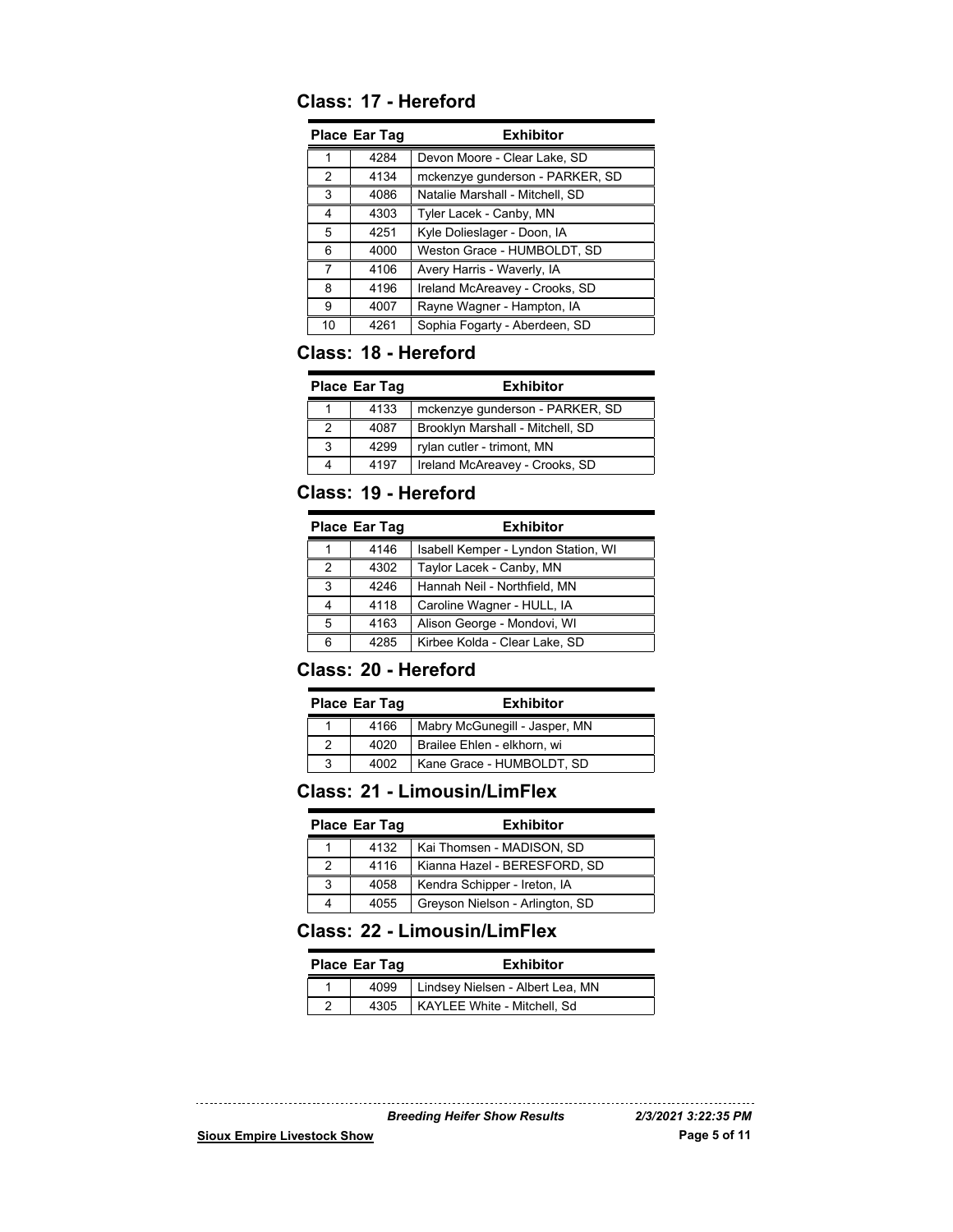## **Class: 23 - Maine-Anjou**

| <b>Place Ear Tag</b> |      | <b>Exhibitor</b>                   |
|----------------------|------|------------------------------------|
|                      | 4142 | Sammi Schrag - Marion, SD          |
| 2                    | 4051 | Elizabeth Schable - Storm Lake, IA |
| 3                    | 4009 | Reagan Jansen - hull, ia           |
| 4                    | 4207 | Emily Thorson - Glenville, MN      |
| 5                    | 4214 | Regan Ringkob - Lake City, SD      |
| հ                    | 4243 | Lauren Anderson - Algona, IA       |
|                      | 4211 | ADALINE LARSON - LANGFORD, SD      |

## **Class: 24 - Maine-Anjou**

| Place Ear Tag |      | <b>Exhibitor</b>              |
|---------------|------|-------------------------------|
|               | 4171 | Kash Schulte - Odebolt, IA    |
|               | 4280 | Grace Kilian - Heron Lake, MN |

#### **Class: 25 - MaineTainer**

| Place Ear Tag |      | <b>Exhibitor</b>             |
|---------------|------|------------------------------|
|               | 4313 | Mady Drake - Comfrey, MN     |
|               | 4256 | Lauren Griese - Aberdeen, SD |

## **Class: 25A - MaineTainer**

|   | Place Ear Tag | <b>Exhibitor</b>             |
|---|---------------|------------------------------|
|   | 4067          | Kenzy Beare - Estelline, SD  |
| 2 | 4045          | Brock White - Storm Lake, IA |
| 3 | 4191          | Emma Pithan - Anthon, la     |
| 4 | 4250          | Camdyn Kluis - Chandler, MN  |
| 5 | 4199          | Anna Bonine - Beresford, SD  |
| 6 | 4081          | Gloria Hansen - Austin, MN   |
| 7 | 4150          | Maesa Folkerts - jasper, mn  |
| 8 | 4119          | Talen Hazel - BERESFORD, SD  |
| g | 4139          | Blaine Finster - HARTLEY, IA |

## **Class: 26 - MaineTainer**

| <b>Place Ear Tag</b> |      | <b>Exhibitor</b>                |
|----------------------|------|---------------------------------|
|                      | 4298 | Croix Reimann - Ree Heights, SD |
| 2                    | 4034 | Lauren Erickson - Humboldt, IA  |
| 3                    | 4141 | BlakeLee Bohlke - Kingsley, la  |
| 4                    | 4161 | Sawyer Otto - Walnut Grove, MN  |
| 5                    | 4062 | Kelsey Oolman - Orange City, IA |
| 6                    | 4013 | Tessa Ellensohn - Le Mars, IA   |
| 7                    | 4281 | Grace Kilian - Heron Lake, MN   |
| 8                    | 4169 | Ava Schoenfeld - Lakefield, MN  |
| 9                    | 4008 | Reeve Wagner - Hampton, IA      |
| 10                   | 4282 | Aubree Wallace - Harris, IA     |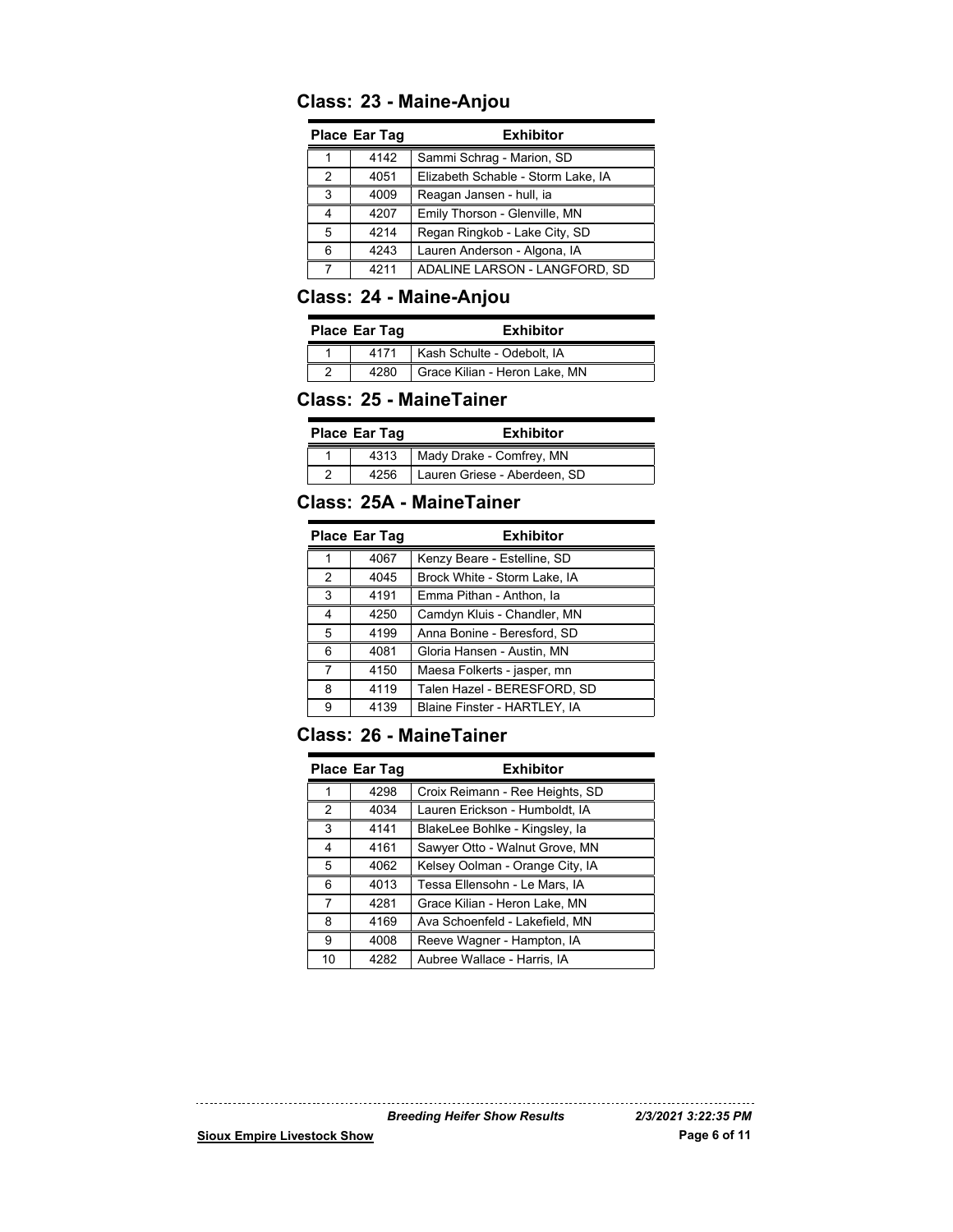#### **Class: 27 - MaineTainer**

| <b>Place Ear Tag</b> |      | <b>Exhibitor</b>                 |
|----------------------|------|----------------------------------|
|                      | 4183 | Hadley Dunklau - Wayne, NE       |
| 2                    | 4113 | Cal Pryor - Woodbine, IA         |
| 3                    | 4032 | Autumn Weaver - Moville, IA      |
|                      | 4301 | Tayler Luzum - Fort Atkinson, IA |
| 5                    | 4103 | Nathan Hinkeldey - Windom, MN    |

#### **Class: 28 - Miniatures**

| <b>Place Ear Tag</b> |  | Exhibitor                            |
|----------------------|--|--------------------------------------|
|                      |  | 4259   Sophia Fogarty - Aberdeen, SD |

#### **Class: 29 - Miniatures**

| <b>Place Ear Tag</b> |      | <b>Exhibitor</b>              |
|----------------------|------|-------------------------------|
|                      | 4173 | Alana Olsen - Irene, SD       |
|                      | 4260 | Sophia Fogarty - Aberdeen, SD |
|                      | 4258 | Sophia Fogarty - Aberdeen, SD |

#### **Class: 30 - Miniatures**

| <b>Place Ear Tag</b> |      | <b>Exhibitor</b>                |
|----------------------|------|---------------------------------|
|                      | 4311 | Maren Hoban - Detroit Lakes, MN |

#### **Class: 31 - Red Angus**

| <b>Place Ear Tag</b> |      | <b>Exhibitor</b>                  |
|----------------------|------|-----------------------------------|
|                      | 4129 | Emma Ahrendsen - Sioux Rapids, IA |
|                      | 4077 | PEYTON Kilker - Heron Lake, MN    |
|                      | 4269 | Sophie Bonte - Menomonie, WI      |

#### **Class: 32 - Red Angus**

| <b>Place Ear Tag</b> |      | <b>Exhibitor</b>           |
|----------------------|------|----------------------------|
|                      | 4292 | Kinsly Altena - George, IA |
|                      | 4201 | Isace Berg - Pipestone, MN |
|                      | 4204 | Kade Dodge - Terril, IA    |
|                      | 4179 | Mason Fruechte - Ward, SD  |

#### **Class: 33 - Red Angus**

| Place Ear Tag |      | <b>Exhibitor</b>                |
|---------------|------|---------------------------------|
|               | 4157 | Hunter St.Aubin - Pipestone, MN |

## **Class: 34 - Shorthorn**

| <b>Place Ear Tag</b> | <b>Exhibitor</b> |
|----------------------|------------------|

1 4257 Lauren Griese - Aberdeen, SD

#### **Class: 35 - Shorthorn**

| <b>Place Ear Tag</b> | <b>Exhibitor</b>                |
|----------------------|---------------------------------|
| 4255                 | Bailey Abney - South Wayne, WI  |
| 4088                 | Travis Beckstrand - Waldorf, MN |
| 4212                 | ADALINE LARSON - LANGFORD, SD   |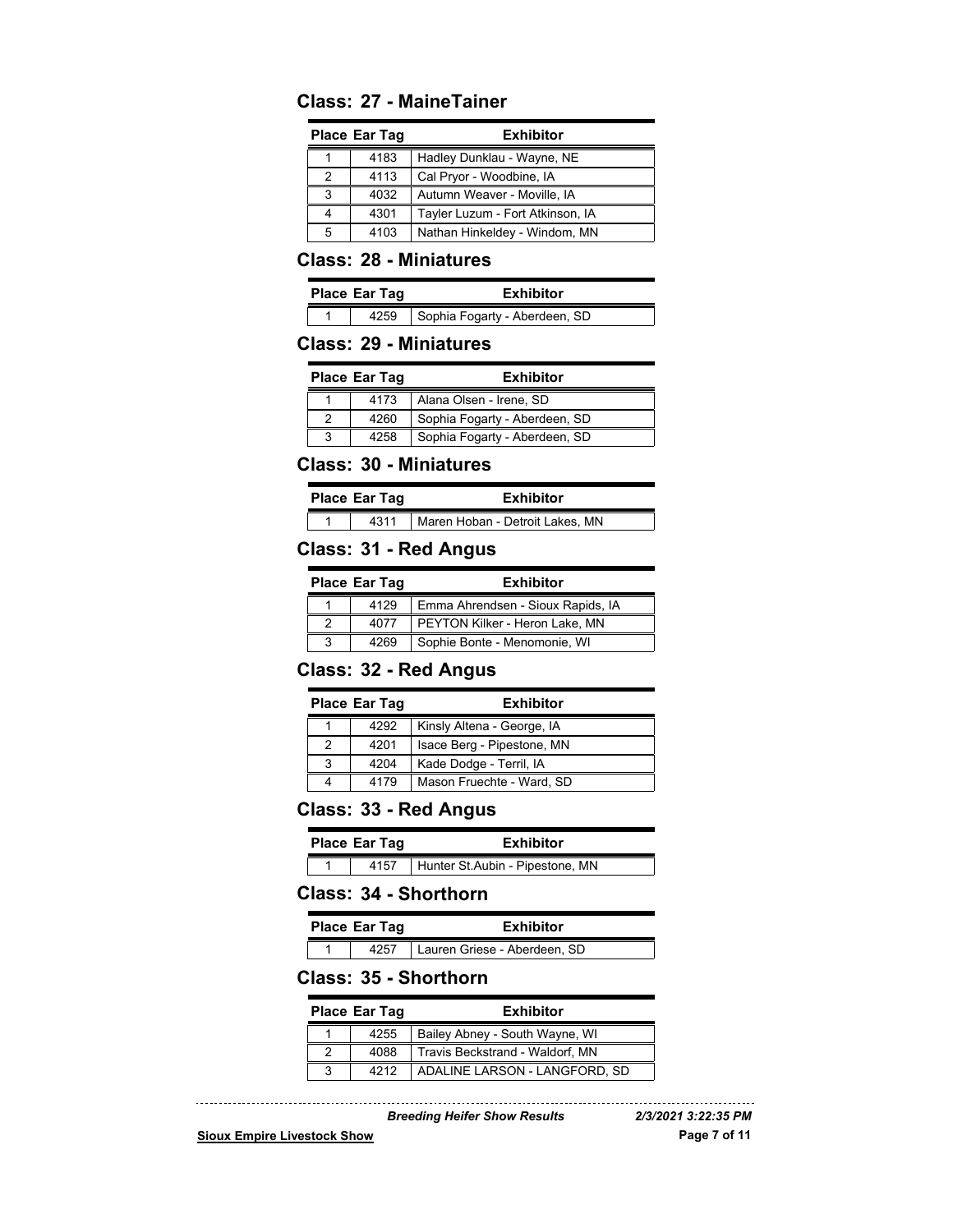#### **Class: 36 - Shorthorn**

| <b>Place Ear Tag</b> | <b>Exhibitor</b>              |
|----------------------|-------------------------------|
| 4109                 | Shelby Lowe - Stillwater, MN  |
| 4011                 | Jayden Carlson - Clements, MN |

#### **Class: 36A - Shorthorn**

| <b>Place Ear Tag</b> |      | <b>Exhibitor</b>             |
|----------------------|------|------------------------------|
|                      | 4143 | Cash Lehrman - Spencer, SD   |
|                      | 4110 | Shelby Lowe - Stillwater, MN |
| 3                    | 4038 | Tanner Nelson - Windom, MN   |

#### **Class: 37 - Shorthorn**

| <b>Place Ear Tag</b> | <b>Exhibitor</b>              |
|----------------------|-------------------------------|
| 4096                 | Rylee Jennings - Mitchell, SD |
| 4126                 | Chloe Hazel - Beresford, Sd   |
| 4012                 | Ethan Carlson - Clements, MN  |

#### **Class: 38 - Shorthorn Plus**

|   | <b>Place Ear Tag</b> | <b>Exhibitor</b>            |
|---|----------------------|-----------------------------|
|   | 4195                 | Lainee Forst - mitchell. SD |
| ◠ | 4039                 | Tanner Nelson - Windom, MN  |

#### **Class: 39 - Shorthorn Plus**

|               | <b>Place Ear Tag</b> | <b>Exhibitor</b>                   |
|---------------|----------------------|------------------------------------|
|               | 4177                 | Jett Krohnke - Schleswig, IO       |
| $\mathcal{P}$ | 4224                 | Kestyn Holmes - WELLMAN, IA        |
| 3             | 4144                 | Addison Brueggeman - Lake Park, IA |
|               | 4136                 | mckenzye gunderson - PARKER, SD    |
| 5             | 4267                 | Keegan Hastad - Sherburn, MN       |
|               | 4114                 | Olivia Grooters - Sanborn, IA      |

#### **Class: 40 - Shorthorn Plus**

|   | <b>Place Ear Tag</b> | <b>Exhibitor</b>               |
|---|----------------------|--------------------------------|
|   | 4014                 | Larissa Sitzmann - LE MARS, IA |
|   | 4006                 | Luella Fischer - Melbourne, la |
| 3 | 4023                 | Brayden Meyer - Hospers, IA    |

## **Class: 41 - Simmental**

|   | <b>Place Ear Tag</b> | <b>Exhibitor</b>                      |
|---|----------------------|---------------------------------------|
|   | 4084                 | Kader Roeder - Aledo, IL              |
| 2 | 4064                 | Ashley Beitelspacher - LeMars, IA     |
| 3 | 4025                 | Natalie McKenna - Sioux City, IA      |
|   | 4060                 | Hilary Albrecht - Howard, SD          |
| 5 | 4279                 | Makynna Heim - Wessington Springs, SD |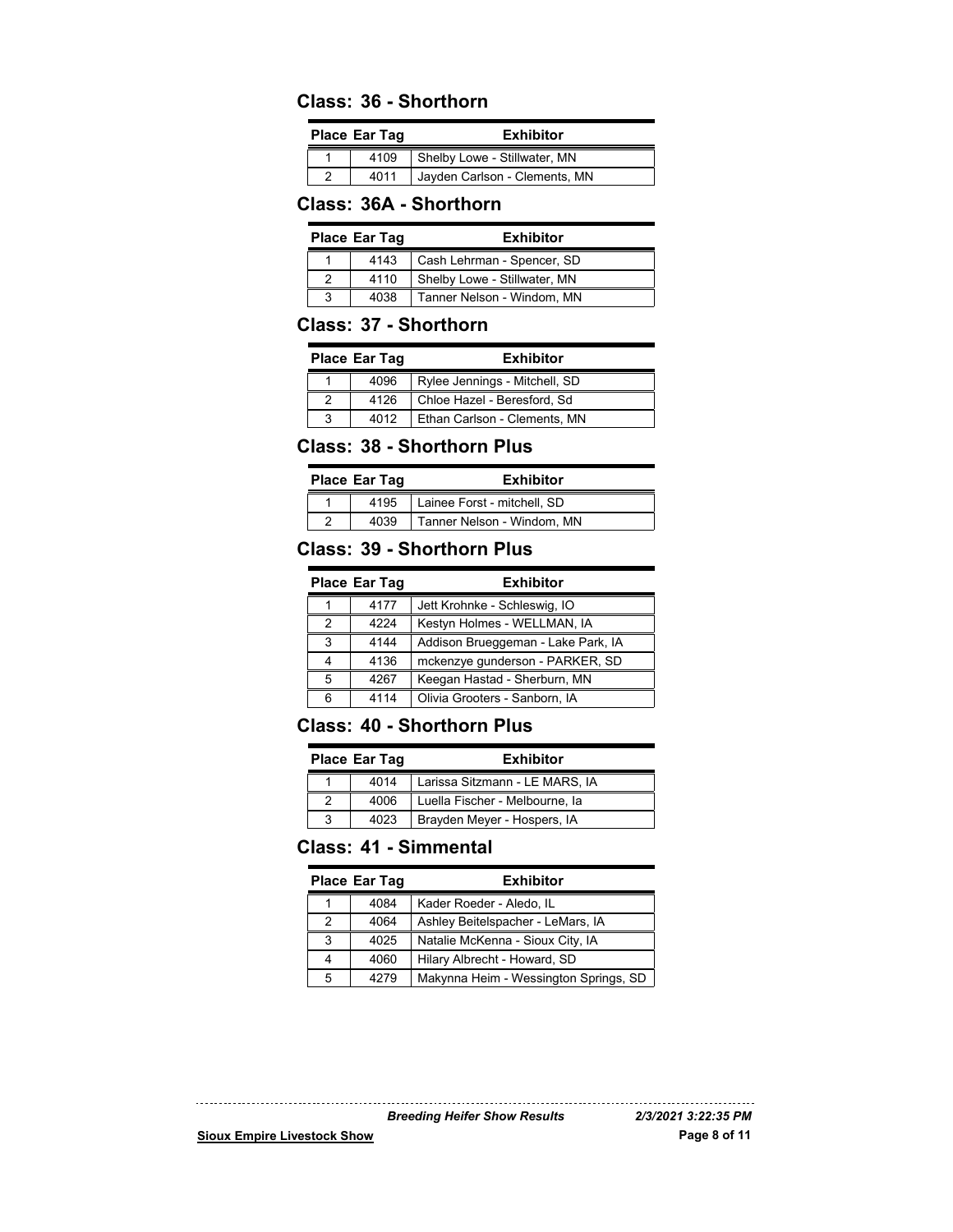## **Class: 42 - Simmental**

|               | <b>Place Ear Tag</b> | Exhibitor                             |
|---------------|----------------------|---------------------------------------|
|               | 4083                 | Colt Roeder - Aledo, IL               |
| $\mathcal{P}$ | 4277                 | Talli M Heim - Wessington Springs, SD |
| 3             | 4005                 | Kutter Prinz - West Point, NE         |
| 4             | 4253                 | Kyle Dolieslager - Doon, IA           |
| 5             | 4050                 | Katie Flitsch - Central City, IA      |
| 6             | 4115                 | Kianna Hazel - BERESFORD, SD          |
| 7             | 4028                 | Makenna Burmeister - Rowley, IA       |
| 8             | 4042                 | Lydia Faulhaber - Brownsdale, MN      |

#### **Class: 43 - Simmental**

| <b>Place Ear Tag</b> | <b>Exhibitor</b>                   |
|----------------------|------------------------------------|
| 4222                 | Cody Larson - White, SD            |
| 4308                 | Jordan Beitelspacher - LE MARS, IA |
| 4057                 | Kendra Schipper - Ireton, IA       |
| 4172                 | Jade Twedt - Beresford, SD         |

## **Class: 44 - Simmental**

|   | Place Ear Tag | <b>Exhibitor</b>                 |
|---|---------------|----------------------------------|
|   | 4159          | Marin Eeg - Greenbush, MN        |
| 2 | 4160          | Cole Miller - Charter Oak, la    |
| 3 | 4180          | Colton Raatz - Jasper, MN        |
| 4 | 4074          | Dawson Koenen - Rock Valley, IA  |
| 5 | 4030          | Matthew Valen - ESTHERVILLE, IA  |
| 6 | 4043          | Layne Faulhaber - Brownsdale, MN |

## **Class: 45 - Simmental**

| <b>Place Ear Tag</b> |  |      | <b>Exhibitor</b>           |
|----------------------|--|------|----------------------------|
|                      |  | 4290 | Kinsly Altena - George, IA |

## **Class: 46 - Simmental Percentage**

| Place Ear Tag |      | <b>Exhibitor</b>                     |
|---------------|------|--------------------------------------|
|               | 4266 | Austin Foss - Northwood, IA          |
| 2             | 4276 | Harlee Heim - Wessington Springs, SD |
| 3             | 4189 | Quin McCollom - Colo, IA             |
| 5             | 4307 | sophie Beitelspacher - LE MARS, IA   |
| 6             | 4094 | Kelsey Ehret - LAKE PARK, IA         |
|               | 4019 | Cassandra Twedt - Beresford, SD      |

## **Class: 47 - Simmental Percentage**

|               | <b>Place Ear Tag</b> | <b>Exhibitor</b>                 |
|---------------|----------------------|----------------------------------|
| 1             | 4046                 | Jami Hoblyn - York, NE           |
| $\mathcal{P}$ | 4170                 | Cash Lehrman - Spencer, SD       |
| 3             | 4247                 | Mason Rozeboom - Hawarden, IA    |
| 4             | 4100                 | Skylar Schmidt - Orange City, IA |
| 5             | 4203                 | Haley Dodge - Terril, IA         |
| 6             | 4066                 | Branden Whited - Marcus, IA      |
| 7             | 4104                 | Nathan Hinkeldey - Windom, MN    |

*Breeding Heifer Show Results 2/3/2021 3:22:35 PM*

**Sioux Empire Livestock Show Page 9 of 11**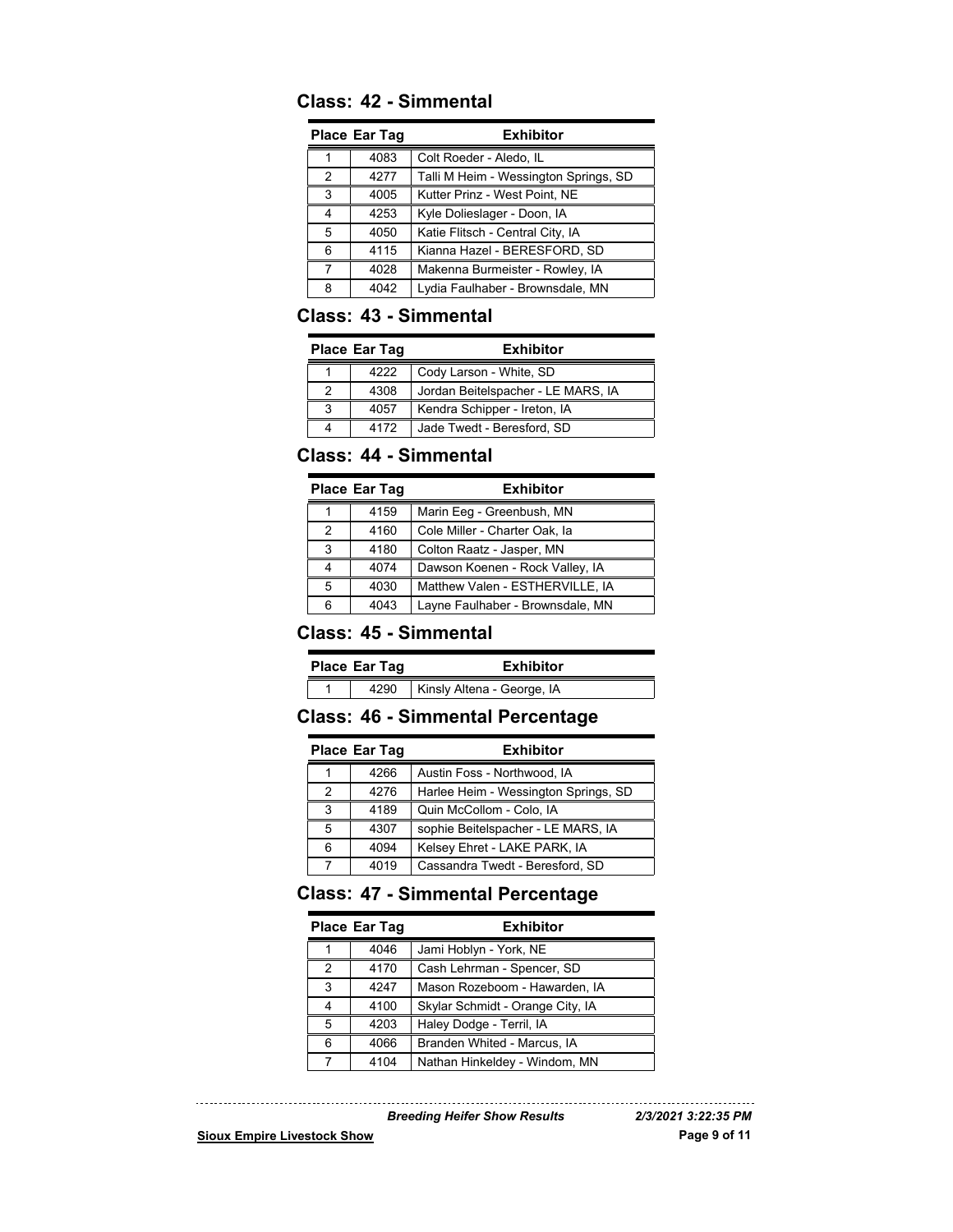| Place Ear Tag |      | <b>Exhibitor</b>                   |
|---------------|------|------------------------------------|
|               | 4151 | clayton Walsh - Lyndon Station, WI |
| 2             | 4090 | Max Fredrickson - Glenville, MN    |
| 3             | 4223 | Cody Larson - White, SD            |
| 4             | 4202 | Abby Blagg - Salem, SD             |
| 5             | 4229 | McKenna Cleveringa - Alton, IA     |
| 6             | 4026 | Bailey McKenna - Sioux City, IA    |
| 7             | 4092 | Cash DeRocher - Sioux city, IA     |
| 8             | 4147 | Zoey Hall - Windom, MN             |
| 9             | 4156 | Hunter St.Aubin - Pipestone, MN    |

## **Class: 47A - Simmental Percentage**

#### **Class: 48 - Simmental Percentage**

| <b>Place Ear Tag</b> |      | <b>Exhibitor</b>                 |
|----------------------|------|----------------------------------|
|                      | 4215 | Jake Jackson - Sanborn, MN       |
| 2                    | 4289 | Kinsly Altena - George, IA       |
| 3                    | 4254 | Alex Kellen - Madison, Mn        |
|                      | 4040 | Teagan Young - Saint Charles, MN |
| 5                    | 4101 | Isaac Schmidt - Orange City, IA  |

## **Class: 48A - Simmental Percentage**

| <b>Place Ear Tag</b> |      | <b>Exhibitor</b>                 |
|----------------------|------|----------------------------------|
|                      | 4270 | John Vander Veen - Hartley, IA   |
| 2                    | 4061 | Harper Johnson - Garretson, SD   |
| 3                    | 4056 | Elizabeth Albrecht - Howard, SD  |
|                      | 4105 | BRADEN YONKER - Bingham Lake, MN |
| 5                    | 4044 | Layne Nelson - Hayfield, MN      |

#### **Class: 49 - Simmental Percentage**

| <b>Place Ear Tag</b> |      | <b>Exhibitor</b>                  |
|----------------------|------|-----------------------------------|
|                      | 4262 | Sam Podzimek - Mitchell, SD       |
| $\mathcal{P}$        | 4174 | Shelby Greiman - Goodell, IA      |
| 3                    | 4167 | Brooklyn Hiniker - Pipestone, MN  |
| 4                    | 4003 | Brandt Halvorsen - Radciffe, IA   |
| 5                    | 4248 | Carli Siebrandt - Orange City, IA |
| 6                    | 4111 | Cody Simons - Marcus, la          |
| 7                    | 4268 | Keegan Hastad - Sherburn, MN      |
| 8                    | 4304 | Jacob Strause - Delavan, WI       |

## **Class: 50 - Commercial**

|               | <b>Place Ear Tag</b> | <b>Exhibitor</b>                       |
|---------------|----------------------|----------------------------------------|
|               | 4001                 | Jake Knudson - Estherville, IA         |
| 1             | 4283                 | Jenna Belt - Orange City, IA           |
| $\mathcal{P}$ | 4052                 | Hodapp Family [Team/Company] - Adrian, |
| 3             | 4210                 | Braydon Kroll - Warner, SD             |
| 4             | 4178                 | Kullen Kath - Owatonna, MN             |
| 5             | 4312                 | Abby Cook - Darien, WI                 |